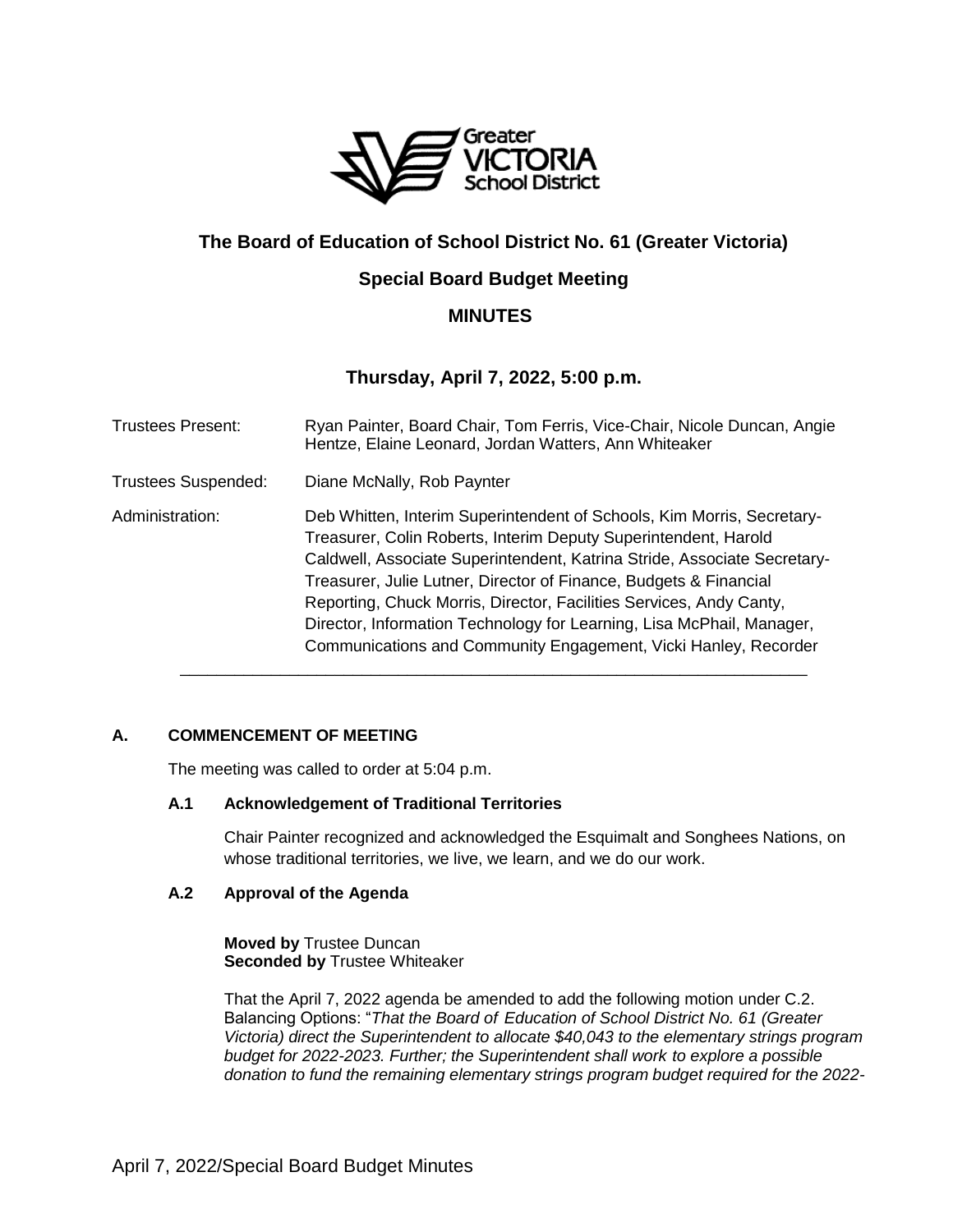*2023 school year. The allocation of \$40,043 will revert to the surplus available in 2022- 2023 if a donation is not confirmed by 30 April 2022."*

**Motion Carried**

For: Trustees Duncan, Hentze, Painter, Watters, Whiteaker Against: Trustee Ferris, Leonard

## **Moved by** Trustee Duncan **Seconded by** Trustee Whiteaker

That the April 7, 2022 agenda be amended to add the following motion under C.2. Balancing Options; "*That the Board of Education of School District No. 61 (Greater Victoria) direct the Superintendent to carry out a music program review during the 2022- 2023 school year in consultation with the GVTA, music teachers and appropriate members of our learning community to identify options and make recommendations to the Board of Education regarding the provision of music programs in the school district with a special focus on access and funding."*

## **Moved by** Trustee Watters **Seconded by Trustee Hentze**

That the April 7, 2022 agenda be amended to add the following motion under C.2. Balancing Options: *"That the Board of Education of School District No. 61 (Greater Victoria) reinvigorate the Greater Victoria Foundation for Learning."*

**Moved by** Trustee Watters **Seconded by** Trustee Hentze

That the April 7, 2022 agenda be amended to add the following motion under C.2. Balancing Options: *"That the Board of Education of School District No. 61 (Greater Victoria) direct the Chair to write a letter to the Ministry of Education re a needs budget."*

## **Motion Carried Unanimously**

Chair Painter called for the vote on the April 7, 2022 agenda, as amended.

**Moved by** Trustee Leonard **Seconded by Trustee Watters** 

That the April 7, 2022 Special Board Budget agenda be approved, as amended.

## **Motion Carried Unanimously**

## **B. CORRESPONDENCE**

## **B.1. April 1 to April 6, 2022 – Public Correspondence re: Budget**

Public correspondence received between April 1 and April 6, 2022 was received for information.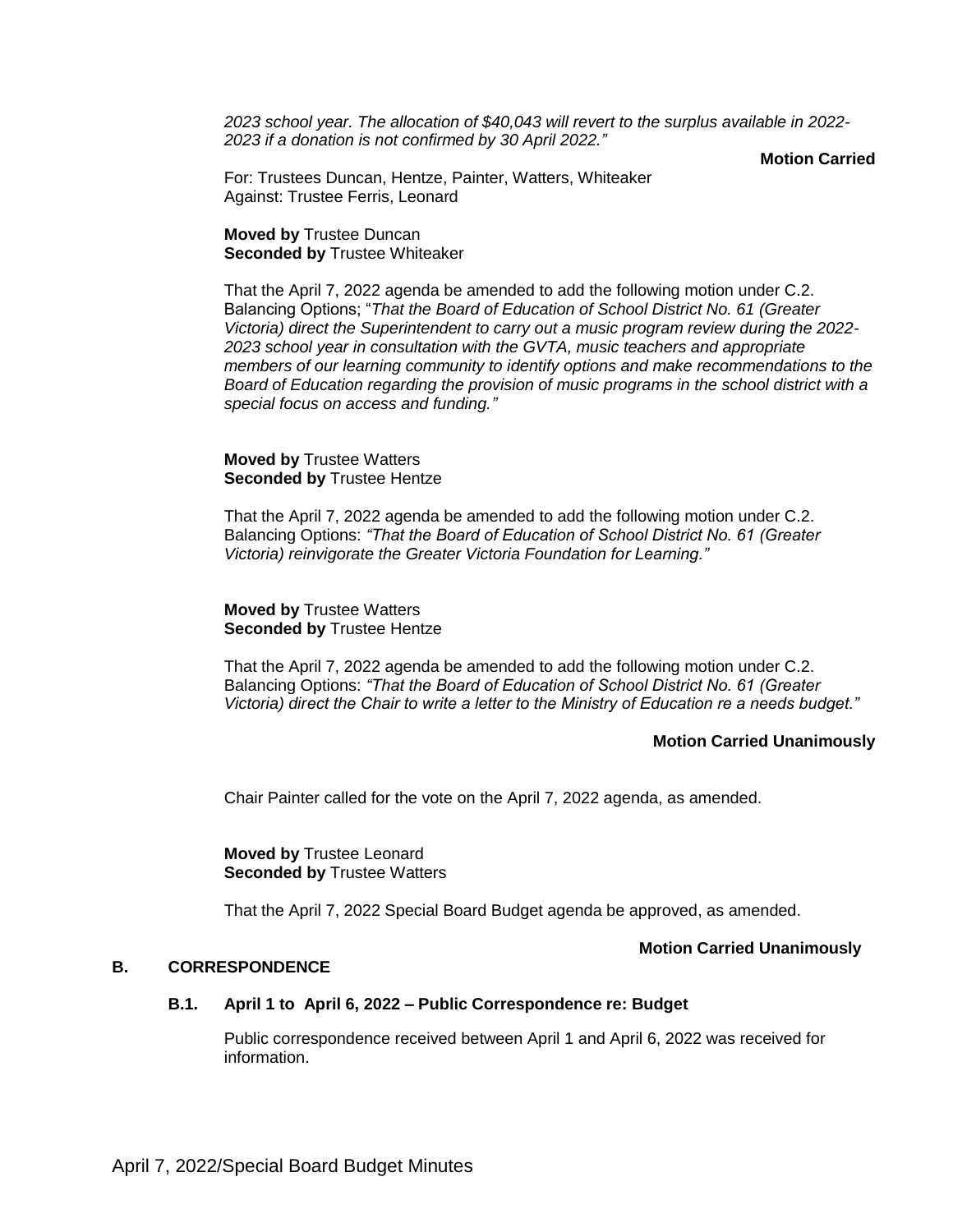#### **C. 2022-2023 ANNUAL BUDGET**

#### **C.1. Budget Engagement Feedback**

Secretary-Treasurer Morris advised that feedback received in the Community Engagement mailbox regarding the 2022-2023 budget since the last meeting is attached for information.

## **C.2. Balancing Options**

Secretary-Treasurer Morris advised Trustees that after the meeting of April 4, 2022 a retirement was announced in Human Resource Services, which will now allow for a reduction of 1.0 FTE in that department in the 2022-2023 fiscal year, rather than previously planned 2023-2024 in the amount of \$66,045.

**Moved by** Trustee Duncan **Seconded by** Trustee Whiteaker

That the Board of Education of School District No. 61 (Greater Victoria) direct the Superintendent to allocate \$40,043 to the elementary strings program budget for 2022- 2023.

FURTHER;

The Superintendent shall work to explore a possible donation to fund the remaining elementary strings program budget required for the 2022-2023 school year. The allocation of \$40,043 will revert to the surplus available in 2022-2023 if a donation is not confirmed by 30 April 2022.

Discussion ensued amongst the Trustees with a suggestion being made to amend the motion.

**Moved by** Trustee Painter **Seconded by** Trustee Watters

That the motion *"That the Board of Education of School District No. 61 (Greater Victoria) direct the Superintendent to allocate \$40,043 to the elementary strings program budget for 2022-2023. FURTHER; The Superintendent shall work to explore a possible donation to fund the remaining elementary strings program budget required for the 2022-2023 school year. The allocation of \$40,043 will revert to the surplus available in 2022-2023 if a donation is not confirmed by 30 April 2022*" be amended to insert *"to work to explore a possible donation"* after the word *"Superintendent*" in the first sentence.

#### **Motion Defeated**

For: Trustee Painter Against: Trustees Duncan, Ferris, Hentze, Leonard, Watters, Whiteaker

Further discussion ensued amongst the Trustees with a suggestion being made to table the original motion.

**Moved by** Trustee Whiteaker **Seconded by** Trustee Watters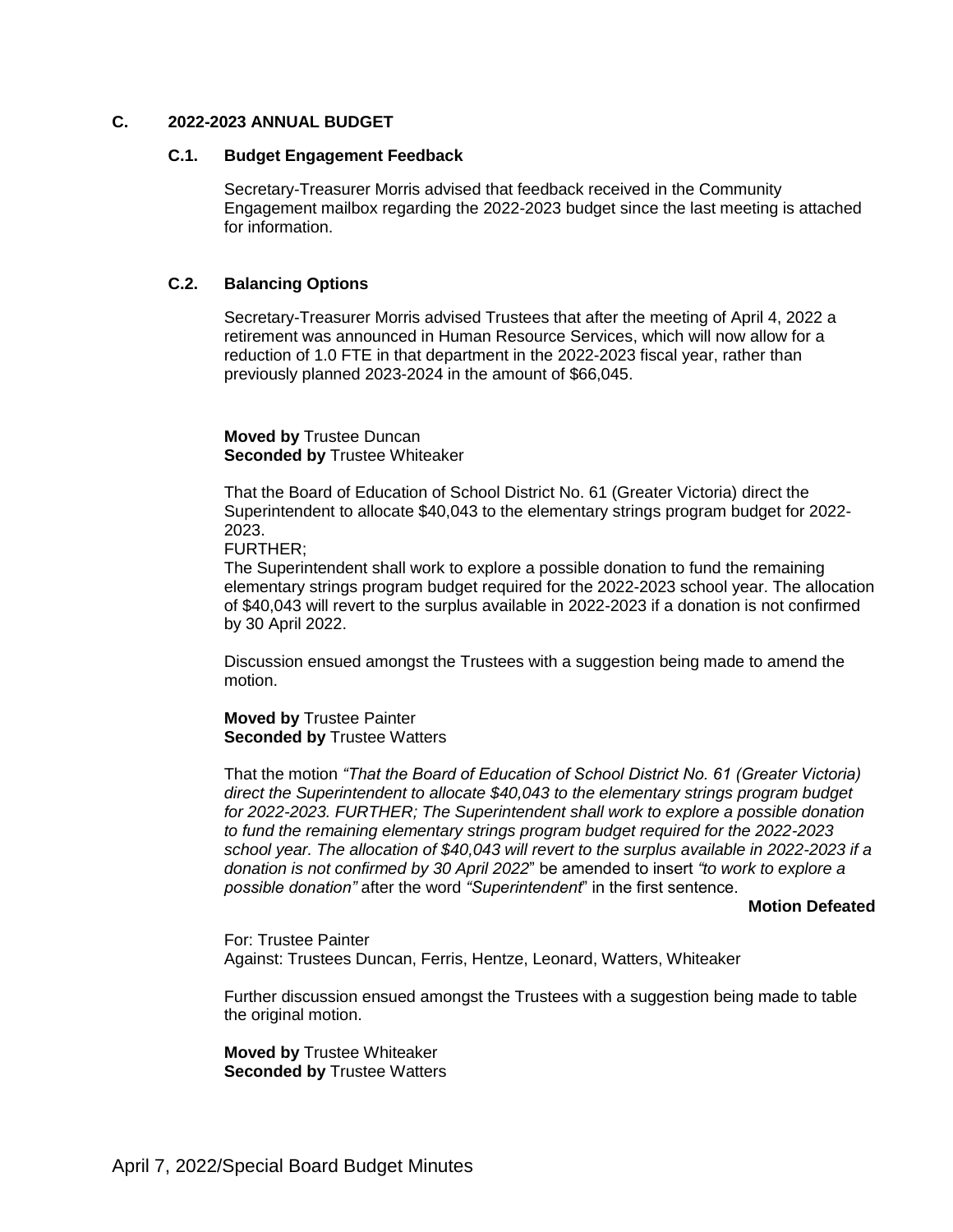That the motion "That the Board of Education of School District No. 61 (Greater Victoria) direct the Superintendent to allocate \$40,043 to the elementary strings program budget for 2022-2023. FURTHER; The Superintendent shall work to explore a possible donation to fund the remaining elementary strings program budget required for the 2022-2023 school year. The allocation of \$40,043 will revert to the surplus available in 2022-2023 if a donation is not confirmed by 30 April 2022" be tabled indefinitely.

**Motion Carried**

For: Trustees Ferris, Hentze, Leonard, Painter, Watters, Whiteaker Against: Trustee Duncan

**Moved by** Trustee Whiteaker **Seconded by** Trustee Duncan

Be it resolved that the Board of Education of School District No. 61 (Greater Victoria) amend the 2022-2023 'draft' budget by removing Elementary Vice-Principal Administration time in Elementary at \$326,340 from the spend list and applying \$273,544 to Education Assistant hours in the spend list for the purpose of creating 30 hour/week positions

**Motion Carried**

For: Trustee Duncan, Hentze, Painter, Watters, Whiteaker Against: Trustees Leonard

Trustee Ferris recused himself from the vote as he was in conflict.

**Moved by** Trustee Watters **Seconded by** Trustee Whiteaker

That the Board of Education of School District No. 61 (Greater Victoria) take a recess break at 6:45 p.m.

## **Motion Carried Unanimously**

Chair Painter called the meeting back to order at 6:55 p.m.

**Moved by** Trustee Watters **Seconded by** Trustee Whiteaker

That Option #4 of the 2022-2023 draft budget be amended by reducing 1.0 FTE position in Human Resource Services for \$66,945 and applying the same amount to the Indigenous Education Department Teacher and CUPE staffing for \$136,349.

#### **Motion Carried Unanimously**

**Moved by** Trustee Whiteaker **Seconded by Trustee Duncan** 

That Option #4 of the 2022-2023 draft budget be amended by reducing cuts to daytime custodial t Elementary and Middle from 50% to 25% and reduce Secondary School daytime Custodial by 50%.

#### **Motion Defeated**

For: Trustees Duncan, Whiteaker Against: Trustees Ferris, Hentze, Leonard, Painter, Watters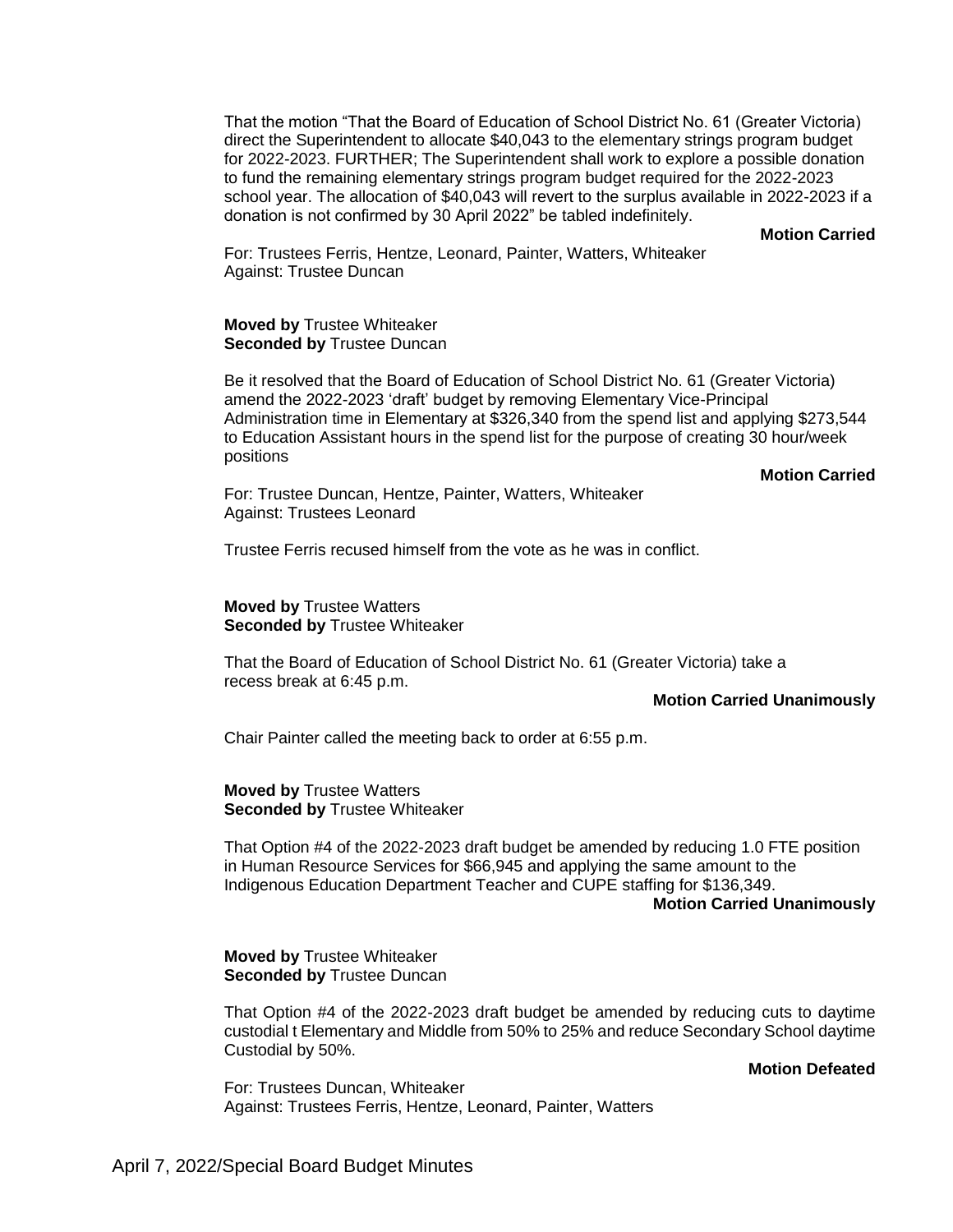**Moved by** Trustee Whiteaker **Seconded by Trustee Duncan** 

That Option #4 of the 2022-2023 draft budget be amended by reducing Secondary School daytime custodians by \$210,883 and adding this amount to the budget for Elementary and Middle School daytime custodians.

**Motion Defeated**

For: Trustees Duncan, Whiteaker Against: Trustees Ferris, Hentze, Leonard, Painter, Watters

**Moved by** Trustee Whiteaker **Seconded by Trustee Duncan** 

That Option #4 of the 2022-2023 draft budget be amended by removing the Student and Parent Education Fund from the savings/reductions list for \$11,000.

**Motion Defeated**

For: Trustees Duncan, Whiteaker Against: Trustees Ferris, Hentze, Leonard, Painter, Watters

#### **Moved by** Trustee Leonard **Seconded by** Trustee Watters

That Option #4 of the 2022-2023 draft budget be amended by adding \$23,434 to Vice Principal Administration time to Elementary Schools.

## **Motion Carried**

For: Trustees Ferris, Hentze, Leonard, Painter, Watters Against: Trustees Duncan, Whiteaker

**Moved by** Trustee Whiteaker **Seconded by** Trustee Duncan

That the Board of Education of School District No. 61 (Greater Victoria) allocate \$40,000 of District reserve for Elementary strings until April 30, 2022 in anticipation of a donation to fully fund the balance of 2022-2023 Elementary strings program; And further:

If the donation does not materialize by April 30, 2022 the reserve be restored.

**Motion Defeated**

For: Trustees Duncan, Hentze, Whiteaker Against: Trustees Ferris, Leonard, Painter, Watters

## **C.3. Budget Bylaw Readings: 3 rd Reading**

**Moved by** Trustee Leonard **Seconded by** Trustee Watters

That the Board of Education of School District No. 61 (Greater Victoria) 2022-2023 Annual Budget Bylaw in the amount of \$268,456,989 be:

Read a third time, passed and adopted the 7<sup>th</sup> day of April, 2022.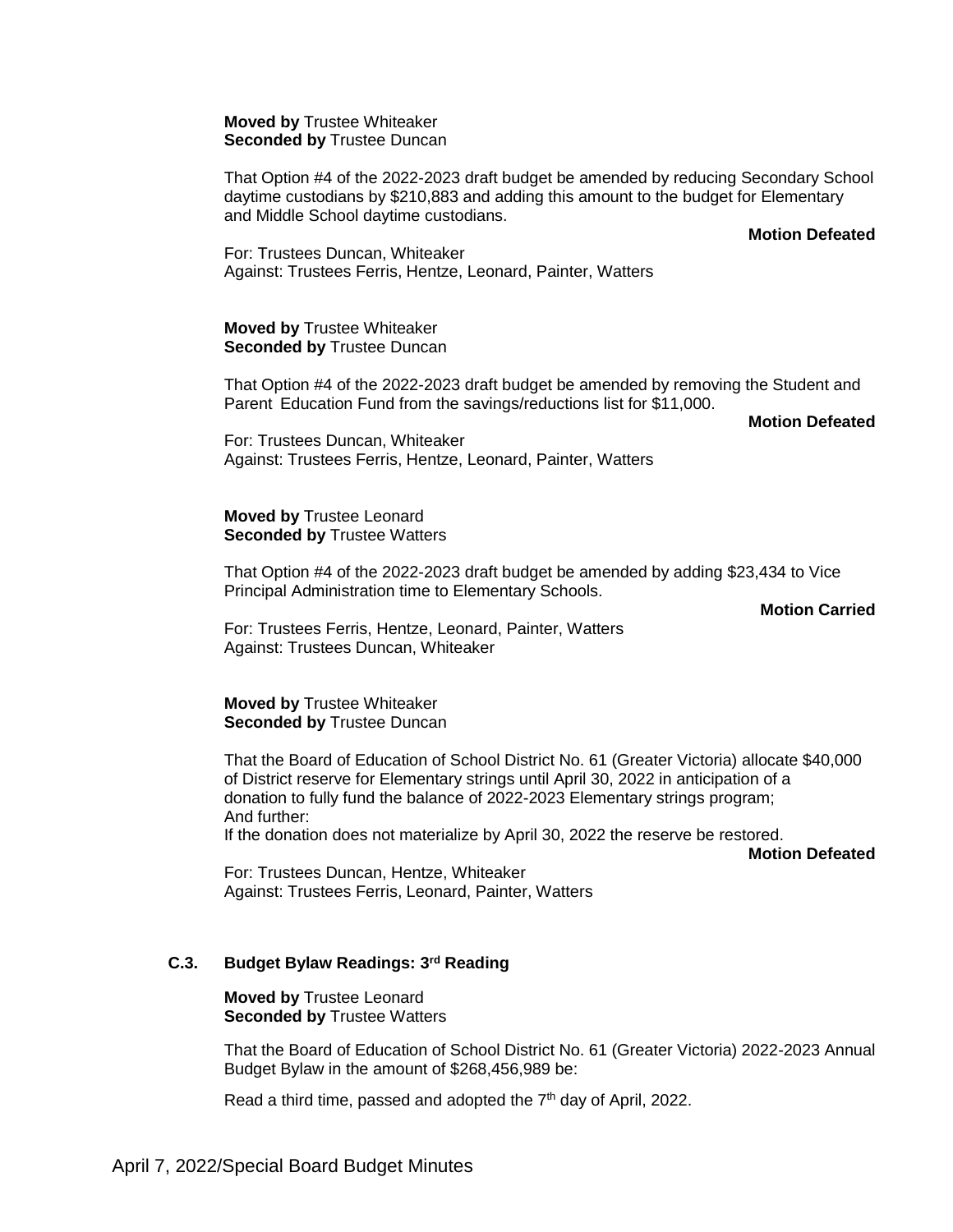And that the Secretary-Treasurer and Board Chair be authorized to sign, seal and execute this bylaw on behalf of the Board.

**Motion Carried**

For: Trustees Ferris, Hentze, Leonard, Painter, Watters Against: Trustees Duncan, Whiteaker

## **C.4. Business Arising from the Budget Bylaw**

**Moved by** Trustee Leonard **Seconded by Trustee Ferris** 

That the Board of Education of School District No. 61 (Greater Victoria) allocate Local Capital reserve for the purpose of:

- 1. 2022-2023 Network Infrastructure Year 2 of 5 \$502,850
- 2. 2022-2023 Capital Asset Purchases from Operating \$886,005
- 3. 2022-2023 Sundance-Bank Re-Opening Classroom 2 Capital Costs \$230,000
- 4. 2022-2023 Purchase of 1219 North Park as part of the Caledonia Master Agreement \$1,089,000

**Motion Carried**

**Motion Carried**

For: Trustees Ferris, Hentze, Leonard, Painter, Watters, Whiteaker Against: Trustee Duncan

**Moved by** Trustee Leonard **Seconded by** Trustee Ferris

That the Board of Education of School District No. 61 (Greater Victoria) reduce 1.0 FTE Assistant Manager at Facilities Services in the 2023-2024 or 2024-2025 fiscal year, dependent on attrition/retirement of existing staff.

Discussion ensued amongst the Trustees with a suggestion being made to amend the motion.

## **Moved by** Trustee Whiteaker

That the motion "*That the Board of Education of School District No. 61 (Greater Victoria) reduce 1.0 FTE Assistant Manager at Facilities Services in the 2023-2024 or 2024-2025 fiscal year, dependent on attrition/retirement of existing staff*" be amended to "*2.0 full time management positions at Facilities Services."*

Chair Painter ruled the motion out of order, stating that it substantially altered the intention of the motion.

Trustee Whiteaker challenged the ruling of the Chair and provided rationale.

Chair Painter called for the vote on sustaining the ruling of the Chair.

That the Board of Education of School District No. 61 (Greater Victoria) uphold the ruling of Chair Painter with respect to ruling Trustee Whiteaker's proposed amendment out of order.

For: Trustees Ferris, Hentze, Leonard, Painter, Watters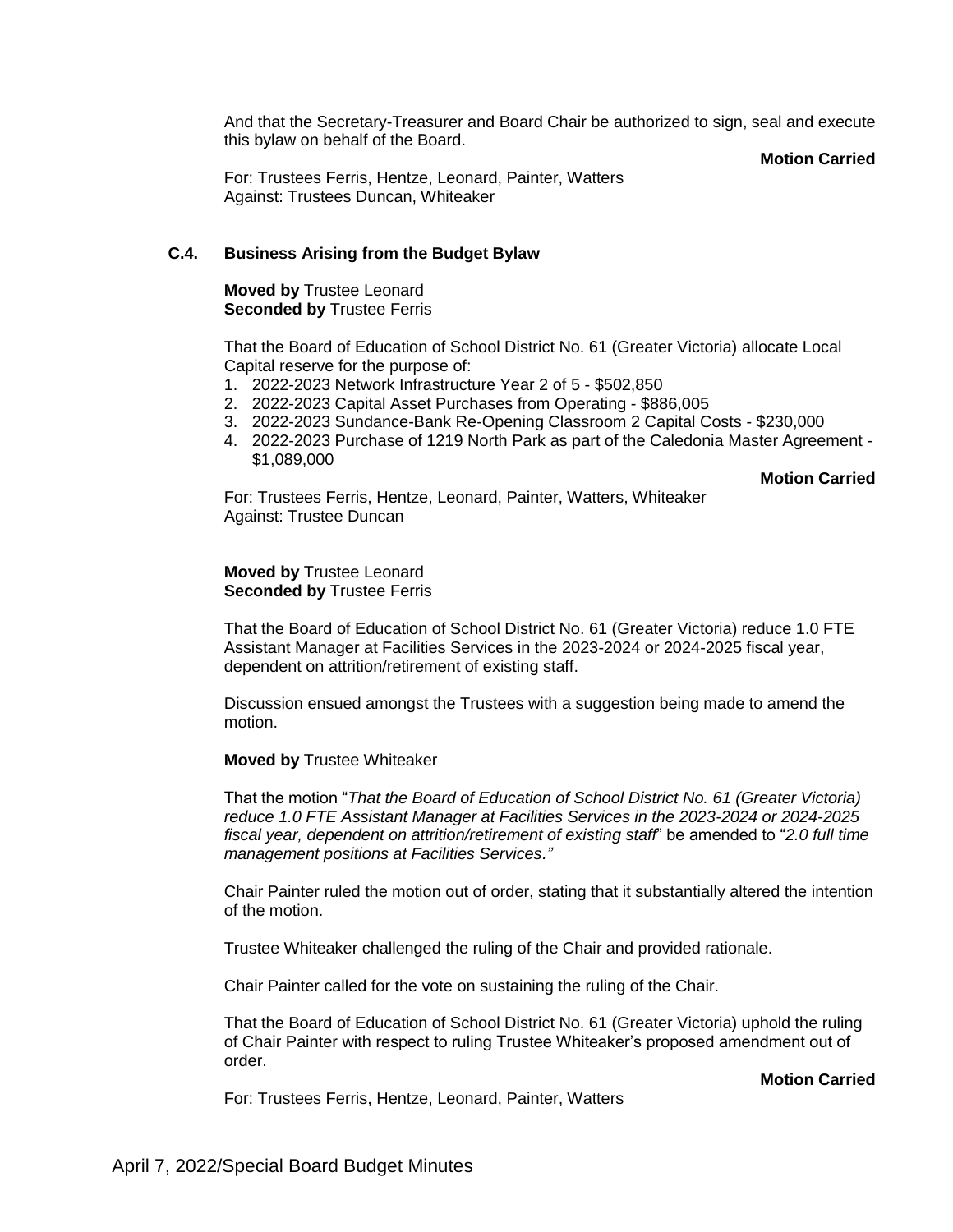Against: Trustee Whiteaker Abstain: Trustee Duncan

Chair Painter called for the vote on the original motion as presented.

That the Board of Education of School District No. 61 (Greater Victoria) reduce 1.0 FTE Assistant Manager at Facilities Services in the 2023-2024 or 2024-2025 fiscal year, dependent on attrition/retirement of existing staff.

**Motion Carried**

For: Trustees Ferris, Hentze, Leonard, Painter, Watters Against: Trustee Whiteaker Abstain: Trustee Duncan

**Moved by** Trustee Leonard **Seconded by** Trustee Duncan

That the Board of Education of School District No. 61 (Greater Victoria) approve \$2,300,000 of the June 30, 2022 unrestricted operating surplus to be carried forward and applied towards the 2022-2023 projected deficit.

#### **Motion Carried Unanimously**

**Moved by** Trustee Duncan **Seconded by** Trustee Whiteaker

That the Board of Education of School District No. 61 (Greater Victoria) direct the Superintendent to carry out a music program review during the 2022-2023 school year in consultation with the GVTA, music teachers and appropriate members of our learning community to identify options and make recommendations to the Board of Education regarding the provision of music programs in the school district with a special focus on access and funding.

#### **Motion Defeated**

For: Trustees Duncan, Whiteaker Against: Trustees Ferris, Hentze, Leonard, Painter, Watters

**Moved by** Trustee Watters **Seconded by** Trustee Duncan

That the motions "*"That the Board of Education of School District No. 61 (Greater Victoria) reinvigorate the Greater Victoria Foundation for Learning" and "That the Board of Education of School District No. 61 (Greater Victoria) direct the Chair to write a letter to the Ministry of Education re a needs budget"* .be referred to the April 25, 2022 Board of Education meeting agenda.

#### **Motion Carried Unanimously**